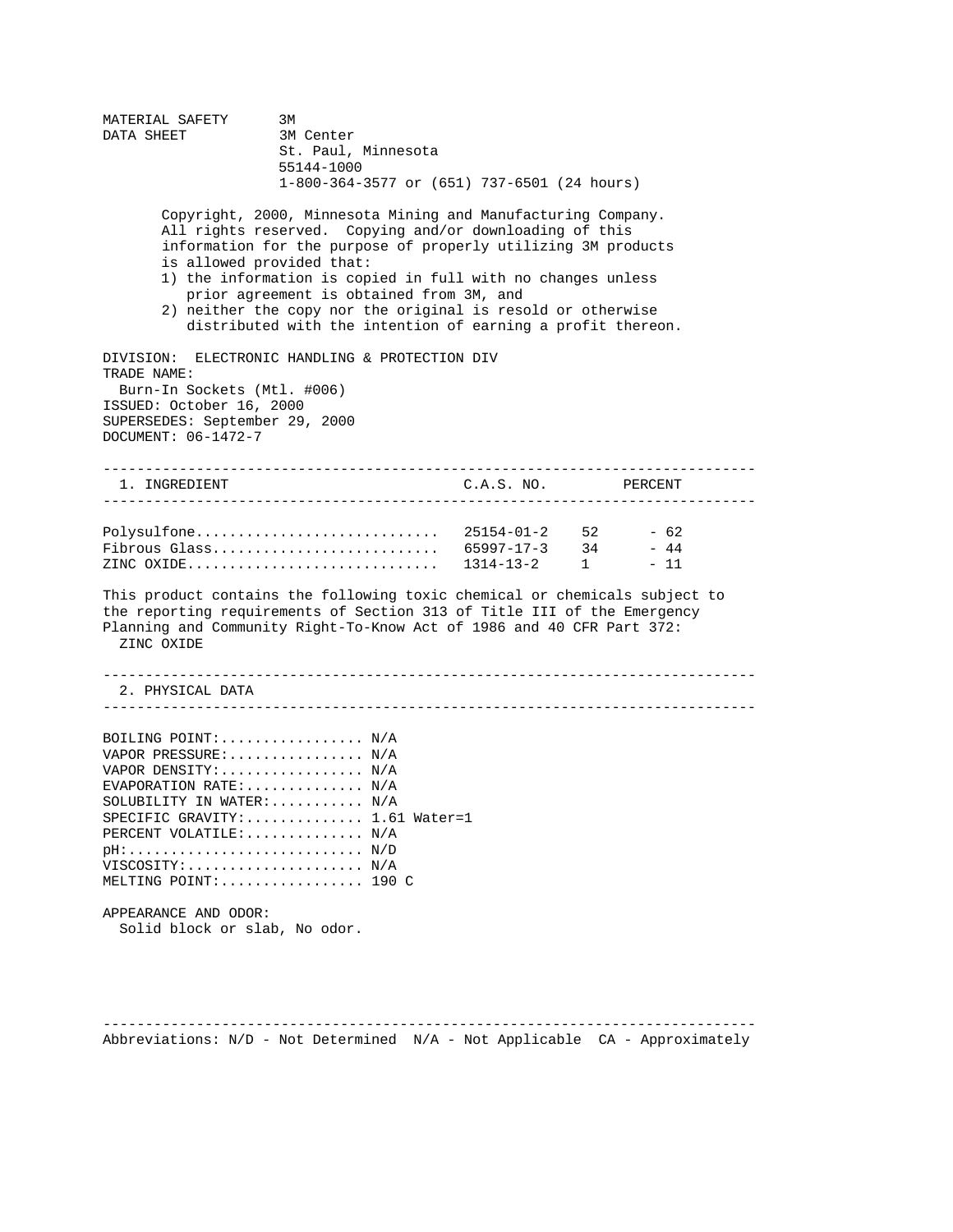MSDS: Burn-In Sockets (Mtl. #006) October 16, 2000 PAGE 2 ----------------------------------------------------------------------------- 3. FIRE AND EXPLOSION HAZARD DATA ----------------------------------------------------------------------------- FLASH POINT:................... N/A FLAMMABLE LIMITS - LEL:........ N/A FLAMMABLE LIMITS -  $UEL:$ .......  $N/A$ AUTOIGNITION TEMPERATURE:...... 550 C EXTINGUISHING MEDIA: Water spray, Dry chemical, Foam SPECIAL FIRE FIGHTING PROCEDURES: Wear full protective clothing, including helmet, self-contained, positive pressure or pressure demand breathing apparatus, bunker coat and pants, bands around arms, waist and legs, face mask, and protective covering for exposed areas of the head. UNUSUAL FIRE AND EXPLOSION HAZARDS: No unusual fire or explosion hazards are anticipated. NFPA HAZARD CODES: HEALTH: 1 FIRE: 0 REACTIVITY: 0 UNUSUAL REACTION HAZARD: none OSHA FIRE HAZARD CLASS: Not applicable ----------------------------------------------------------------------------- 4. REACTIVITY DATA ----------------------------------------------------------------------------- STABILITY: Stable INCOMPATIBILITY - MATERIALS/CONDITIONS TO AVOID: None known. HAZARDOUS POLYMERIZATION: Hazardous polymerization will not occur. HAZARDOUS DECOMPOSITION PRODUCTS: DECOMPOSITION OF THIS PRODUCT OR HEATING OF THIS PRODUCT IN EXCESS OF THE RECOMMENDED USE TEMPERATURE (150 DEGREES CENTIGRADE) MAY RELEASE CHEMICALS LISTED IN SECTION 8 OF THIS MATERIAL SAFETY DATA SHEET AS WELL AS DERIVATIVES OF THESE CHEMICALS. ----------------------------------------------------------------------------- 5. ENVIRONMENTAL INFORMATION ----------------------------------------------------------------------------- SPILL RESPONSE: Not applicable. RECOMMENDED DISPOSAL: Dispose of waste product in a sanitary landfill. Reclaim if feasible. Product may be recycled. ----------------------------------------------------------------------------- Abbreviations:  $N/D$  - Not Determined  $N/A$  - Not Applicable  $CA$  - Approximately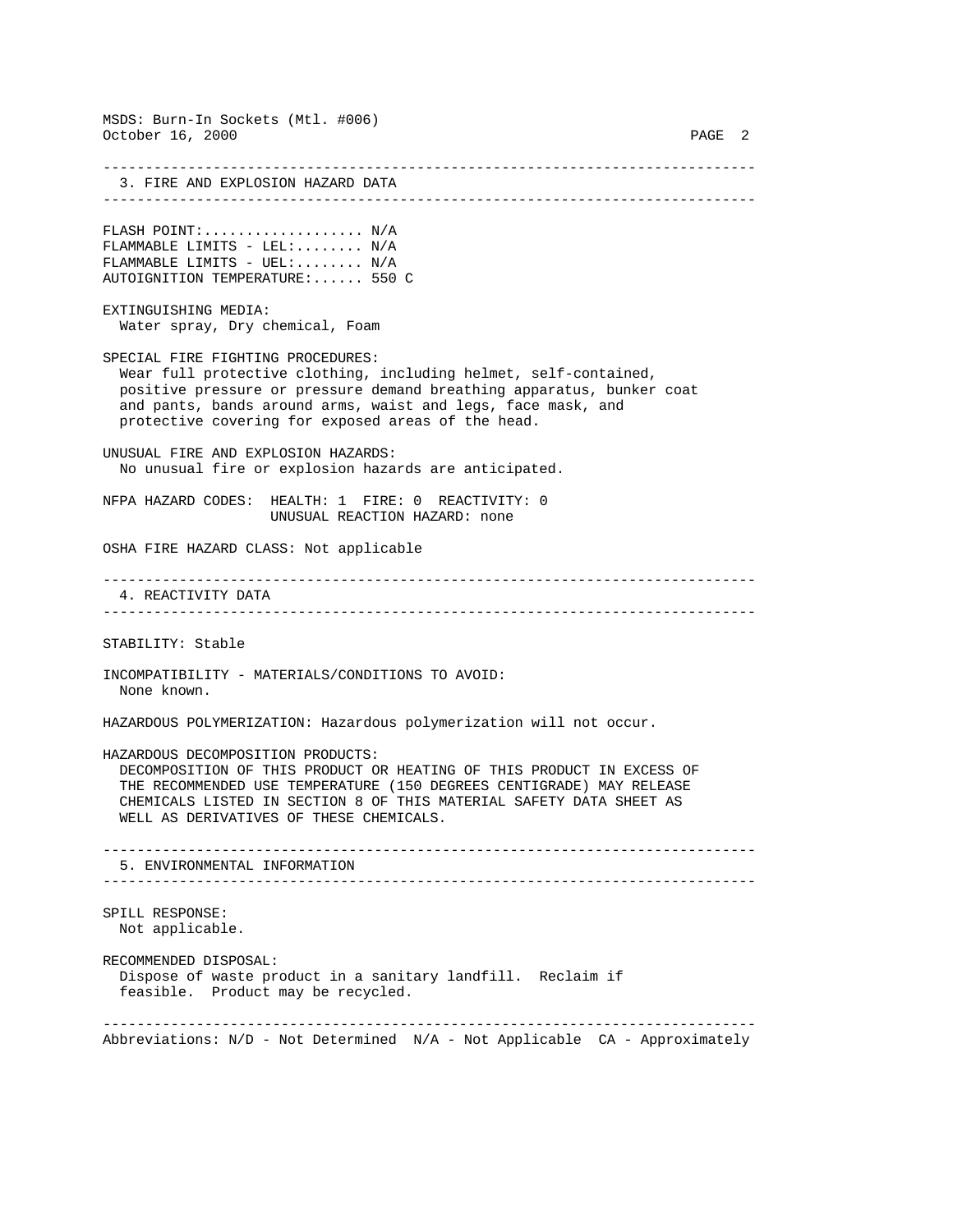MSDS: Burn-In Sockets (Mtl. #006) October 16, 2000 PAGE 3 ----------------------------------------------------------------------------- 5. ENVIRONMENTAL INFORMATION (continued) ----------------------------------------------------------------------------- ENVIRONMENTAL DATA: No data available. REGULATORY INFORMATION: Volatile Organic Compounds: N/A. VOC Less H2O & Exempt Solvents: N/A. EPCRA HAZARD CLASS: FIRE HAZARD: No PRESSURE: No REACTIVITY: No ACUTE: No CHRONIC: No ----------------------------------------------------------------------------- 6. SUGGESTED FIRST AID ----------------------------------------------------------------------------- EYE CONTACT: Immediately flush eyes with large amounts of water. Get immediate medical attention. SKIN CONTACT: If skin contact with hot material occurs: DO NOT ATTEMPT TO REMOVE MOLTEN MATERIAL. Immediately flush affected area with plenty of cold water and cover with a clean dressing. Have burn treated by a physician. INHALATION: If signs/symptoms occur, remove person to fresh air. If signs/symptoms continue, call a physician. IF SWALLOWED: Drink two glasses of water. Call a physician. ----------------------------------------------------------------------------- 7. PRECAUTIONARY INFORMATION ----------------------------------------------------------------------------- EYE PROTECTION: Not applicable. SKIN PROTECTION: Avoid skin contact with hot material. Wear appropriate gloves, such as Nomex, when handling this material to prevent thermal burns. RECOMMENDED VENTILATION: Provide appropriate local exhaust when product is heated. Conduct air monitoring to determine adequacy of ventilation. Provide sufficient ventilation to maintain emissions below recommended exposure limits. -----------------------------------------------------------------------------

Abbreviations:  $N/D$  - Not Determined  $N/A$  - Not Applicable  $CA$  - Approximately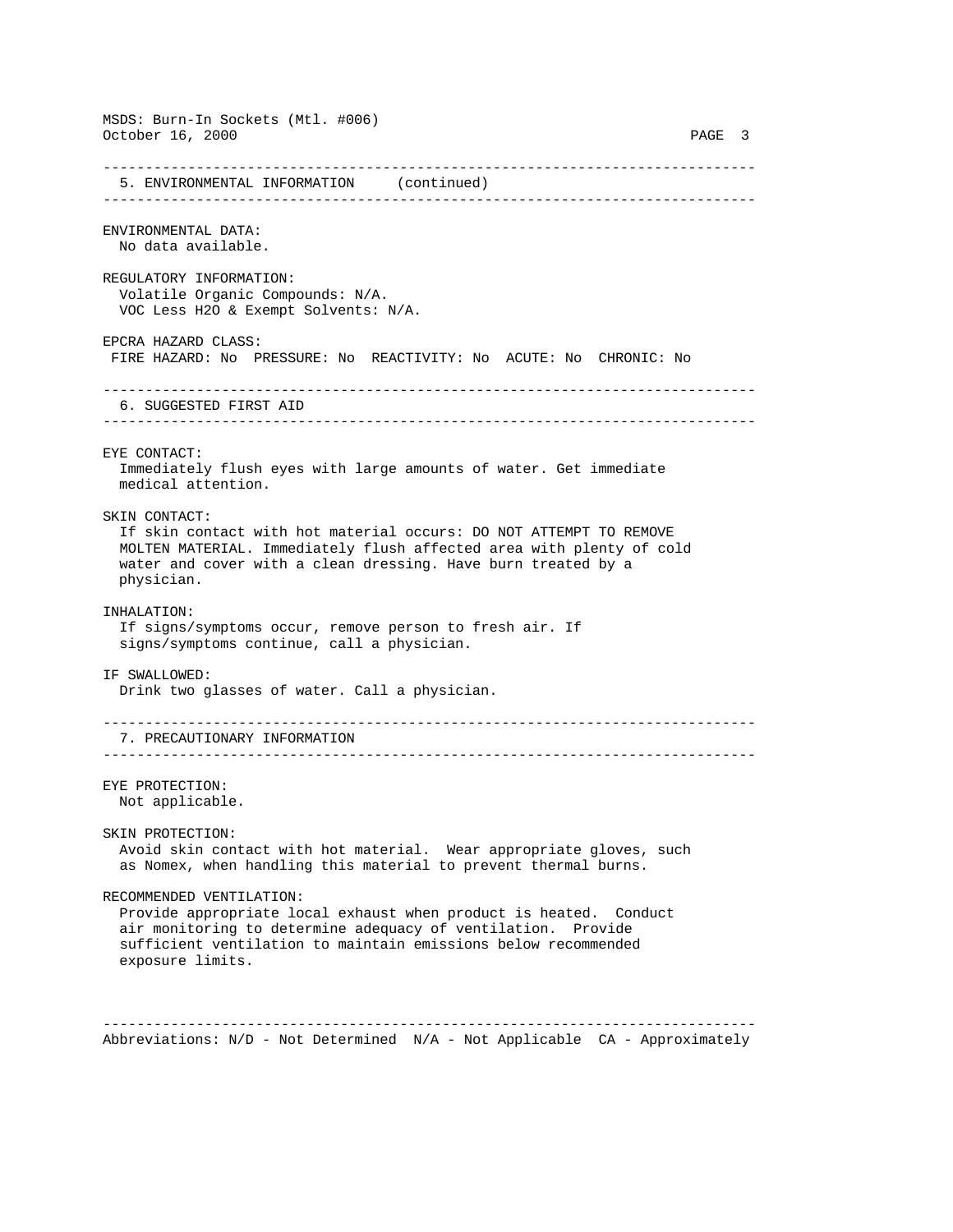## MSDS: Burn-In Sockets (Mtl. #006) October 16, 2000 PAGE 4

----------------------------------------------------------------------------- 7. PRECAUTIONARY INFORMATION (continued)

-----------------------------------------------------------------------------

RESPIRATORY PROTECTION: Avoid breathing of thermal decomposition products.

PREVENTION OF ACCIDENTAL INGESTION: Wash hands after handling and before eating.

RECOMMENDED STORAGE: Not applicable. Keep out of the reach of children.

FIRE AND EXPLOSION AVOIDANCE: Not applicable.

## EXPOSURE LIMITS

| INGREDIENT    |                     | VALUE UNIT TYPE AUTH SKIN*   |  |      |  |
|---------------|---------------------|------------------------------|--|------|--|
|               |                     |                              |  |      |  |
| Fibrous Glass |                     | 10 MG/M3 TWA                 |  | 3M   |  |
|               | AS DUST             |                              |  |      |  |
|               |                     | 10 MG/M3 TWA ACGIH           |  |      |  |
|               | AS DUST             |                              |  |      |  |
|               |                     | 10 MG/M3 TWA OSHAV           |  |      |  |
|               | AS DUST             |                              |  |      |  |
|               |                     | OSHA VACATED PEL: TOTAL DUST |  |      |  |
|               |                     | 5 MG/M3 TWA ACGIH            |  |      |  |
|               | as fume             |                              |  |      |  |
| ZINC $OXIDE$  |                     | 10 MG/M3 STEL ACGIH          |  |      |  |
|               | as fume             |                              |  |      |  |
| ZINC $OXIDE$  |                     | 5 MG/M3 TWA OSHA             |  |      |  |
|               | as fume             |                              |  |      |  |
|               |                     | 10 MG/M3 STEL OSHAV          |  |      |  |
|               | as fume             |                              |  |      |  |
|               |                     | OSHA VACATED PEL             |  |      |  |
|               |                     | 15 MG/M3 TWA OSHA            |  |      |  |
|               | AS DUST             |                              |  |      |  |
|               | TOTAL DUST          |                              |  |      |  |
|               |                     | 5 MG/M3 TWA                  |  | OSHA |  |
|               | AS DUST             |                              |  |      |  |
|               | RESPIRABLE FRACTION |                              |  |      |  |

\* SKIN NOTATION: Listed substances indicated with 'Y' under SKIN refer to the potential contribution to the overall exposure by the cutaneous route including mucous membrane and eye, either by airborne or, more particularly, by direct contact with the substance. Vehicles can alter skin absorption.

SOURCE OF EXPOSURE LIMIT DATA:

- 3M: 3M Recommended Exposure Guidelines
- ACGIH: American Conference of Governmental Industrial Hygienists
- OSHA: Occupational Safety and Health Administration -----------------------------------------------------------------------------

Abbreviations: N/D - Not Determined N/A - Not Applicable CA - Approximately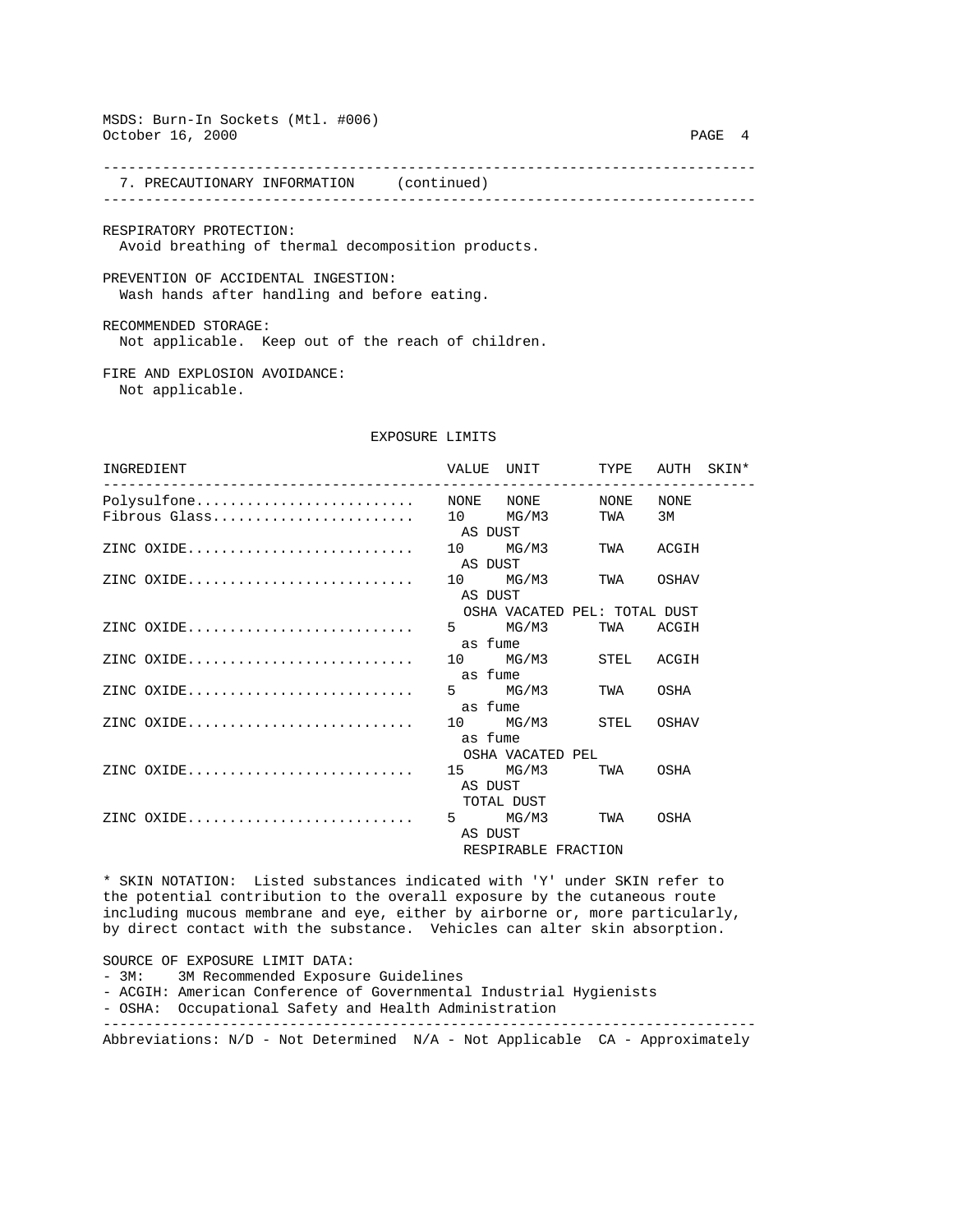MSDS: Burn-In Sockets (Mtl. #006) October 16, 2000 PAGE 5

## EXPOSURE LIMITS (continued)

INGREDIENT VALUE UNIT TYPE AUTH SKIN\* ----------------------------------------------------------------------------- - OSHAV: Occupational Safety and Health Administration Vacated PEL. Vacated Permissible Exposure Limits (PEL) are enforced as the OSHA PEL in some states. Check with your local regulatory authority. - NONE: None Established ----------------------------------------------------------------------------- 8. HEALTH HAZARD DATA ----------------------------------------------------------------------------- EYE CONTACT: Vapors from heated material may cause eye irritation. SKIN CONTACT: Skin Burns (thermal, from contact with hot material): signs/symptoms can include burning pain, red and swollen skin, and blisters. INHALATION: Vapors of heated material may cause respiratory system irritation. Heating of this material to 150 degrees centigrade may release trace quantities of aliphatic and aromatic hydrocarbons which may include the following: acetone, toluene, ethylbenzene, styrene, xylene, methoxybenzene, benzaldehyde, phenol, nonanal, napthalene, decanal, and methyl propyl thiophene. Chlorinated hydrocarbons that may be released include chlorobenzene, and 1,4-dichlorobenzene. if ventilation is inadequate these vapors may be found to be objectionable and may cause respiratory irritation. IF SWALLOWED: Ingestion is not a likely route of exposure to this product. No adverse health effects are expected from swallowing. ----------------------------------------------------------------------------- SECTION CHANGE DATES -----------------------------------------------------------------------------

PRECAUTIONARY INFO. SECTION CHANGED SINCE September 29, 2000 ISSUE

----------------------------------------------------------------------------- Abbreviations:  $N/D$  - Not Determined  $N/A$  - Not Applicable  $CA$  - Approximately